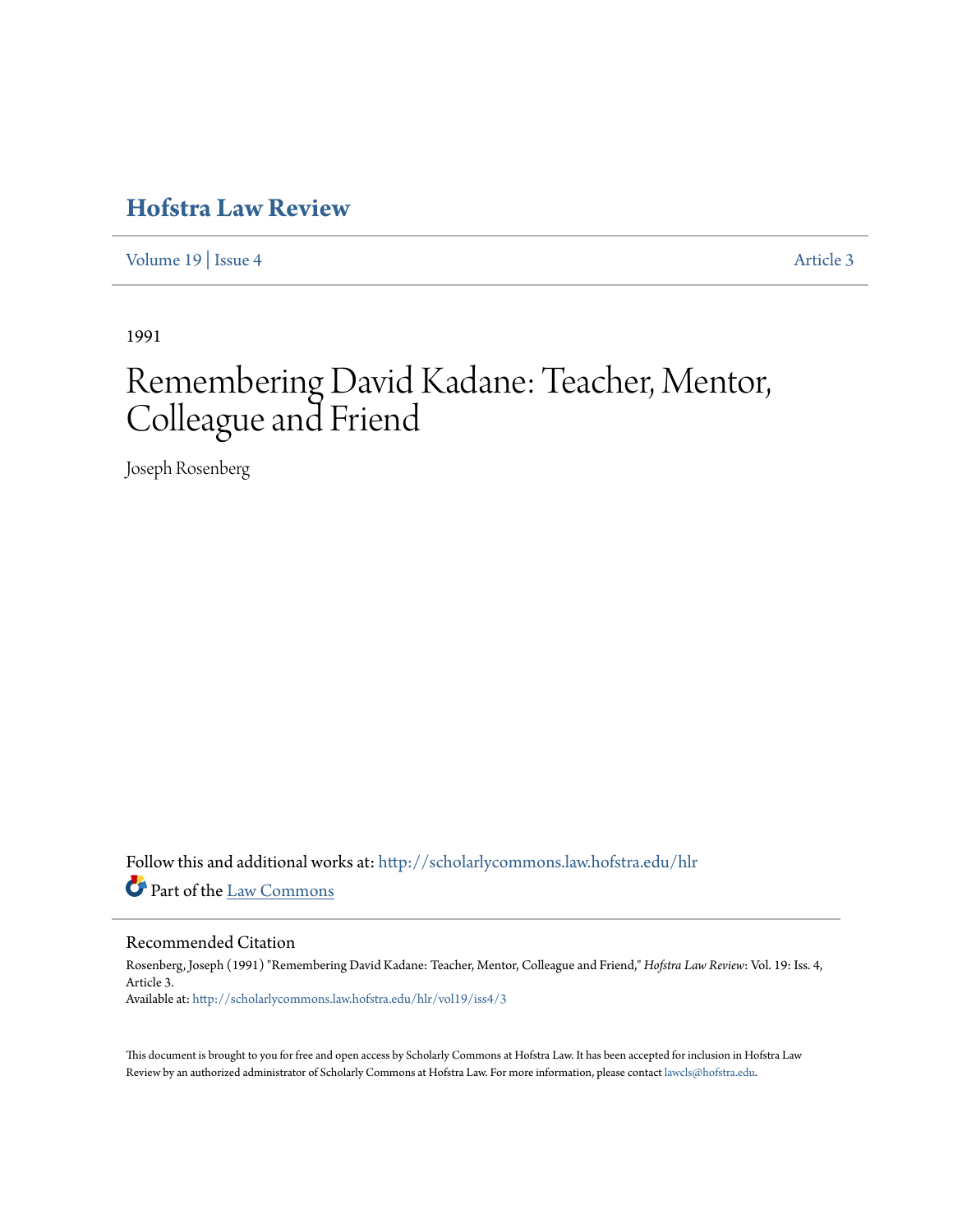# REMEMBERING DAVID **KADANE:** TEACHER, MENTOR, **COLLEAGUE AND** FRIEND

## *Joseph Rosenberg\**

My first glimpse of David Kadane was through the small windows in the closed doors of a lecture auditorium. As I passed **by,** my casual glance became riveted on a white-haired, gesticulating figure stalking through the aisles of the room. Intrigued, I peered through the window. I heard his voice, rising and challenging the class of law students. I felt happy that I was not enrolled in "Property" that semester, as I had too little faith in the traditional law school pedagogy to imagine that this "wild" professor could be any less oppressive than Professor Kingsfield in "The Paper Chase." Alas, at that time I never gave myself the opportunity to test my preconceived notion, for it was 1986, my last year as a member of the first graduating class at the City University of New York (CUNY) School of Law, and David Kadane, despite his advanced years, was finishing up his first year as a professor of the fledgling institution.

Several years later, after a stint in a civil legal services office, I found myself back at my *alma mater* as an adjunct professor in the clinical program. After a semester of handling cases in a clinic that was disrupted and discontinued due to a denial of tenure to the supervising attorney, it was suggested that I supplement my duties by helping David launch a "Wills Clinic" for third year students.

As I blurted out my enthusiasm for the assignment, the memory of the ranting, excitable lecturer crept back into my consciousness. It was thus with a mixture of eagerness and anxiety that I anticipated my first meeting with David. I wondered **if** I would meet with the approval of this demanding professor, cut in the traditional mold. After all, I was a product of **CUNY** Law School, and although I had passed the bar exam on the first try, **I** had immersed myself in the alternative legal education that was in full flower during those first years of the law school. David seemed to embody some aspects of

**<sup>\*</sup>** The author is an Adjunct Professor at the City University of New York **(CUNY)** School of Law and a Supervising Attorney at Main Street Legal Services, the law school's clinical program.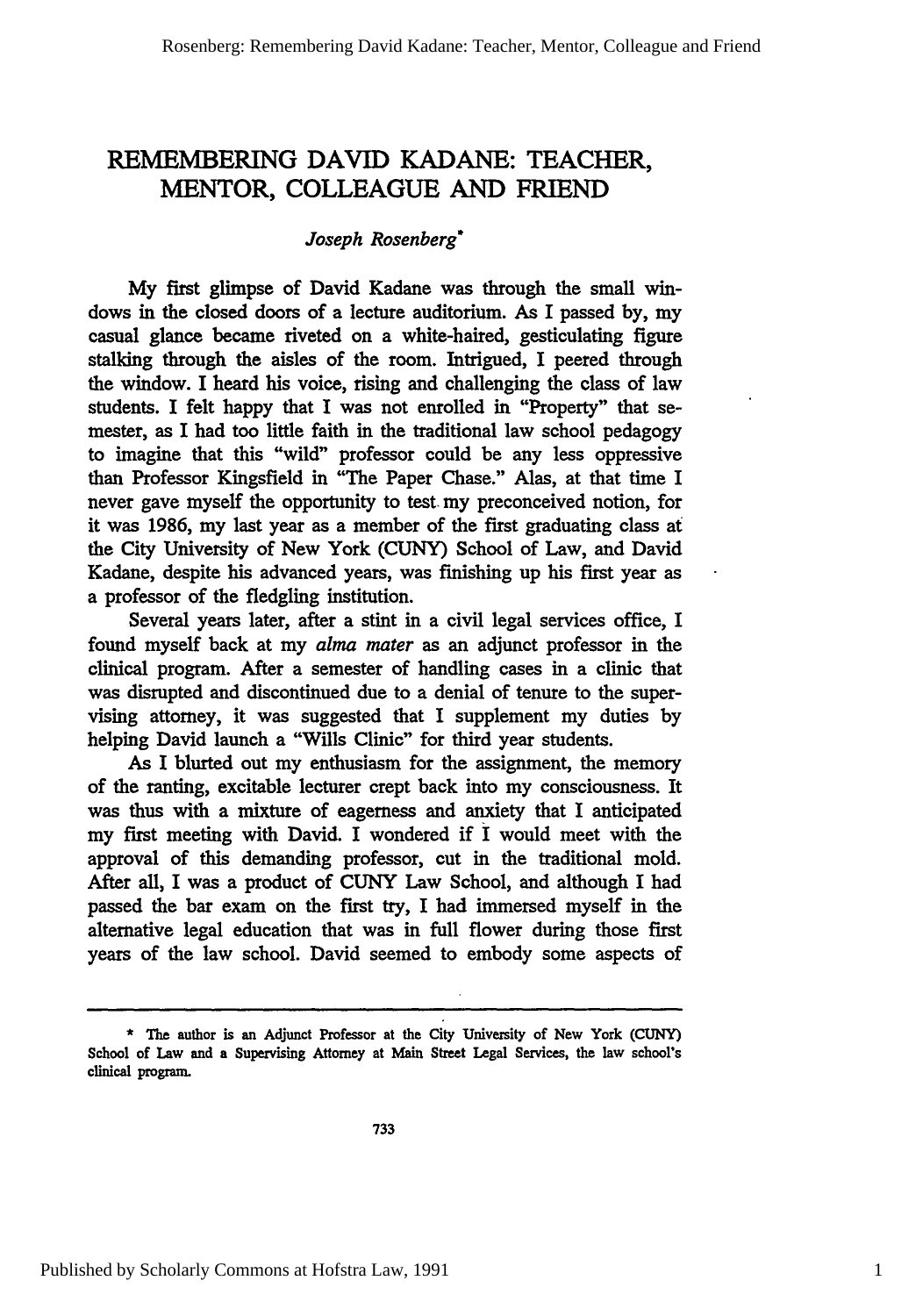#### *HOFSTRA IAWREVIEW*

traditional law school pedagogy that I had consciously sought to avoid in my decision to attend a school that would offer me an alternative, rather than a traditional, legal education. Although I had learned what I thought to be more than my share of doctrine, I feared that dormant, yawning gaps in my knowledge of "black letter law" would emerge and render me incapable of collaborating with an intellectual giant like David Kadane. Worse, I feared his wrath because I was more comfortable with representing tenants in housing court than with dissecting future interests in real property; with government entitlements than with testamentary distributions; with the rule in favor of the treating physician in social security disability cases than with the Rule Against Perpetuities.

As with most fears (however rational), the occurrence of the feared event proved to be much easier to handle than the anxiety preceding it. As I recall, the first meeting between us occurred in the presence of the executive director of the clinical program. David was charming, humorous, respectful, energetic, insistent, challenging, and, best of all, welcoming. David had the wisdom to utilize my strengths and improve my weaknesses. In those early days, David was truly my teacher, mentor, and colleague all rolled into one.

That first semester, we had about ten students. They were all enrolled in David's course in Wills, Trusts and Estates. We met twice a week in a room where we all sat behind desks arranged in a circle. Because much of the substantive law was covered in the lecture hall, we spent our time talking about interviewing and counselling, doing "case rounds," and discussing issues that arose out of our client interviews and will-drafting. The recurring message that David conveyed to these students was one of empowerment. It was not delivered explicitly, as in "I want to empower you," but in a myriad of subtle ways, as parts of discussions that, on the surface, appeared to be concerned with other matters.

For third year law students about to graduate from a law school still trying to establish its credibility (and accreditation) with the mainstream legal profession, David's message was revelatory and somewhat revolutionary. Because David was "established," an intellectual giant, and a leader in legal education, the message had a mixture of authority and authenticity in a way few could match. The message was simple, although applying it was more complex: be kind and respectful to your clients, learn from them, and approach legal problems from a fresh, original perspective that is enriched and informed, but not imprisoned, **by** the structure of the law.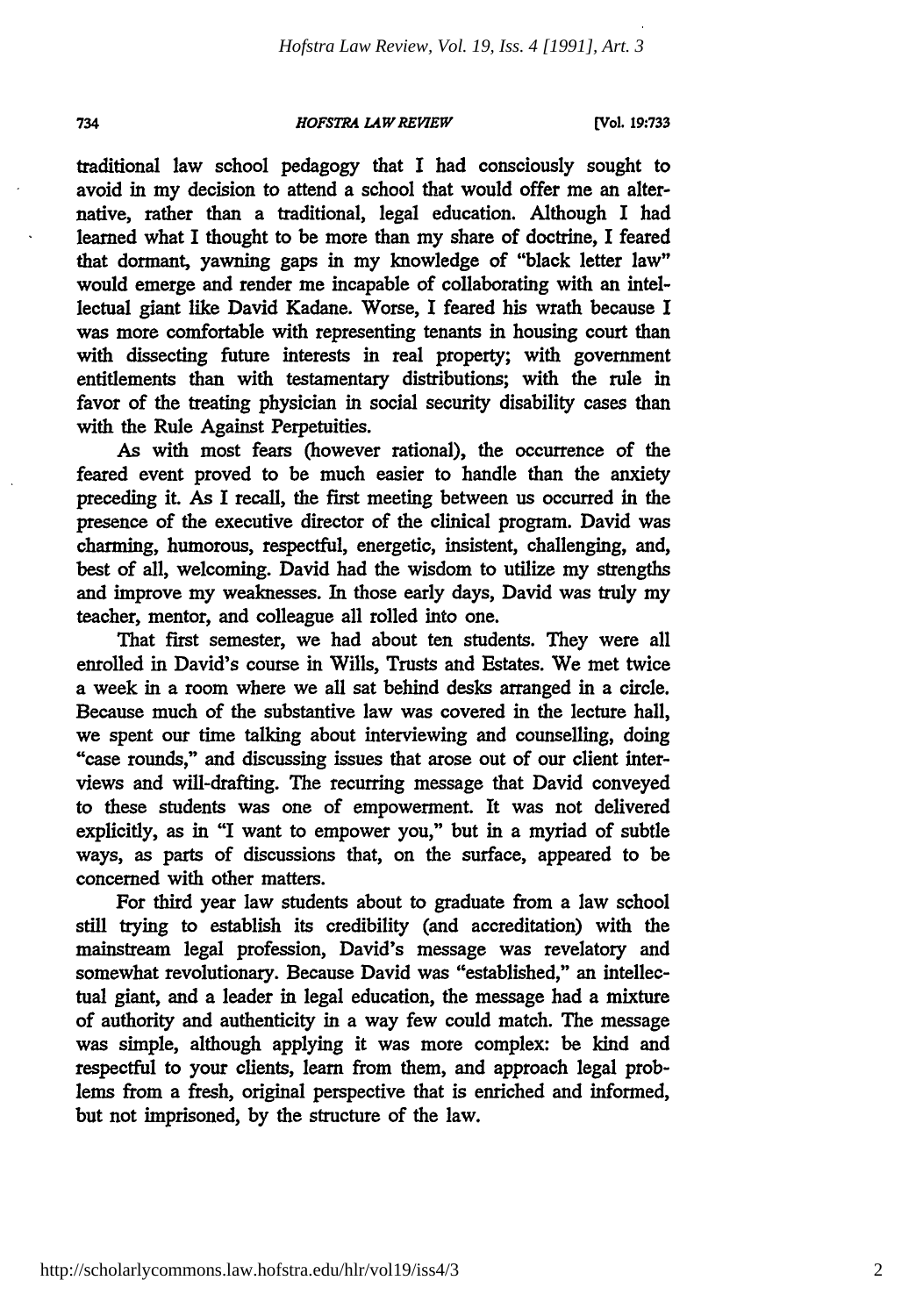*1991]*

#### *REMEMBERING DAVID KADANE*

What was so extraordinary about this message? It dismissed and demystified much of what passes for accepted legal practice, while demanding that students compete, achieve and surpass the intellectual landscape of most lawyers. For example, David's theory of interviewing was wholly client-centered. Although this is consistent with prevailing clinical pedagogy (which he may have helped shape), David went beyond mere lip service and gave insight into the fears and perceptions of clients as a way of making the interview more than a lawyer's exercise in checklists that categorized clients according to their legal problems. David knew that students (and lawyers) freshly equipped with the illusion of expertise all too easily succumb to the allure of the power imbalance inherent (but avoidable) in the lawyerclient relationship. He urged students to engage their clients in conversation in an effort to know them as individuals, and he assured students that the substantive information necessary for the drafting of a will or other document would emerge. He believed that meticulous preparation for the legal and human aspects of the interview would enable students to discard the crutch of suffocating interview checklists. It was an exhilarating, powerful and scary message! Prepare thoroughly, clear your mind, look your client in the eye, and trust yourself enough so that you can place the needs of your client ahead of your own needs as a lawyer.

The other area in which David's message was particularly resonant was in legal drafting. Wills, perhaps more than other legal documents, rely heavily on the use of difficult and convoluted legalese passed down through the ages. It is extremely difficult for students, once exposed to form books, to craft their own language to express the intent of the client. David took on all the familiar, superfluous phrases (last will and testament; rest, residue and remainder; give, devise and bequeath, etc.) and challenged students to understand the purpose of each of the anointed words and identify their legal rationale (if any) and make informed decisions as to the style each student wanted to use in her own drafting. This message was potentially empowering to students willing to take on its challenge, for it held open the possibility of originality and creativity, if one was willing to question and dissect, and not merely follow. It gave students (and lawyers) permission to be puzzled by archaic and confusing language so often preserved by lawyers as a prop for their own impenetrable expertise: the emperor has no clothes, but you damn well better know how to make your own cloth.

During that first semester, I quickly realized that David's bark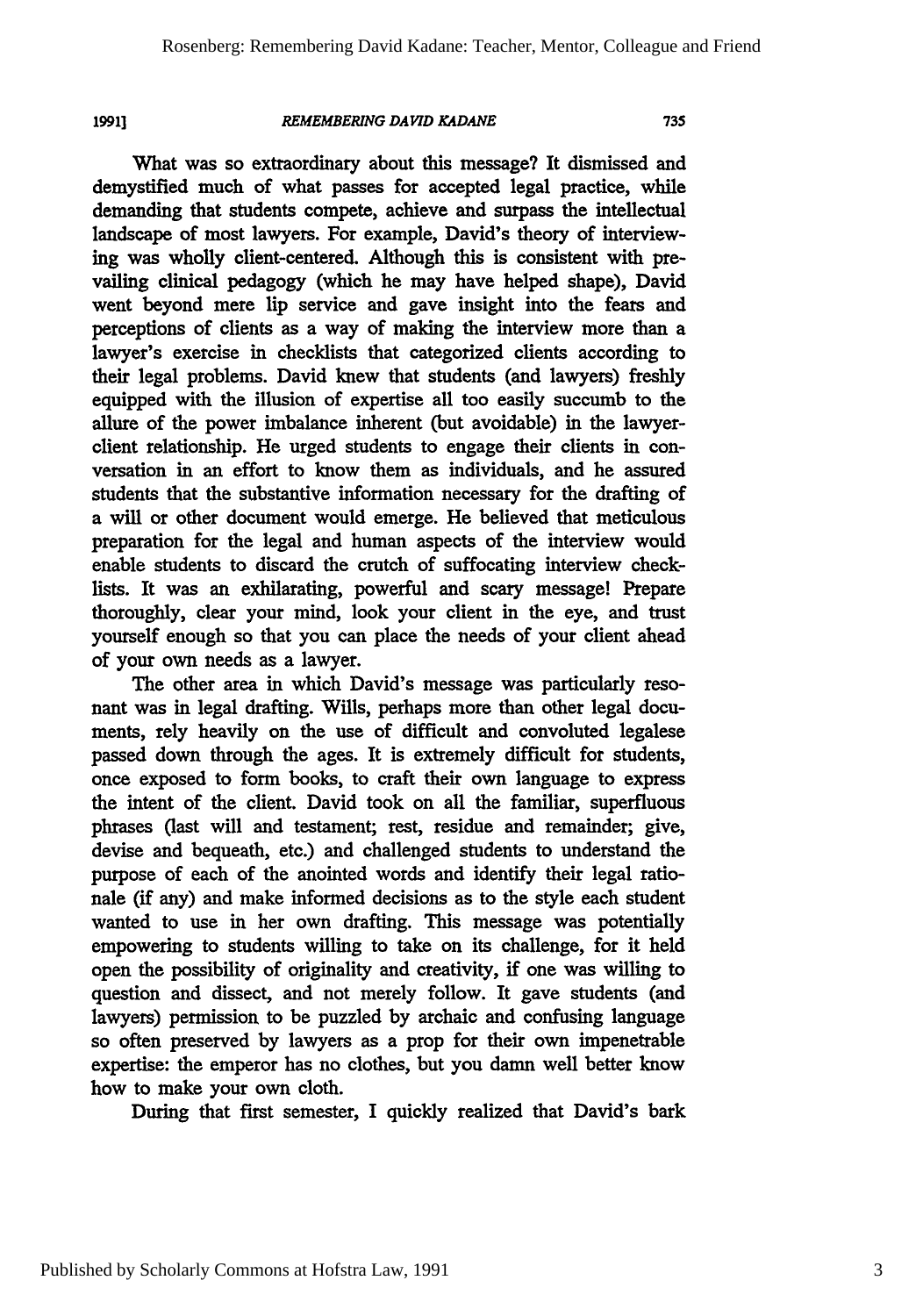#### *HOFSTRA LAW REVIEW*

**[Vol. 19:733**

was worse than his bite. Beneath what, at times, was a gruff and tough exterior, he was a kind and caring person with a twinkle in his eye. **My** position that first semester was part-time and I occasionally had to care for my then two-year-old daughter Emma during the day. Although I tried to avoid **it,** I was forced several times to bring Emma to class. David took an immediate liking to her, and it was easy to see David as a doting grandfather. It helped that Emma didn't "disrupt the class (she ate her bagel quietly and emptied the contents of my wallet without making too large a mess), but it was David's willingness to accept her presence that reinforced my feeling of selfworth and comfort as his colleague and a person.

At the end of each semester, David invited the students and support staff in our clinic to a dinner at his home. The genial attitude of David and his wife Helene quickly helped the students overcome their inevitable shyness and awkwardness. As David played host and encouraged everyone to drink and be merry, his warmth, Helene's cooking, and their stories carried the night.

As we worked together that first summer preparing for the following year, David constantly challenged and encouraged me to grow as a teacher and a lawyer. He involved me in several of his cases and projects, which relieved him of some work, but mostly allowed me to experience different areas of practice.

Although health problems curtailed David's participation in the clinic during the **1989-90** academic year, his presence remained unmistakable. More than I had realized, he had subtly prepared me to assume the responsibilities of running the clinic. As I struggled to maintain the standards that David had established, I continually appreciated the magnitude of David's intellect and the breadth of his expertise. His thoughts and ideas, particularly those most difficult to grasp initially, consistently echoed back and enabled me to achieve greater clarity and understanding. My ability to grapple with, and sometimes solve, pedagogical and substantive legal dilemmas owes much to David's accumulated insight and perception, which provided steady guidance in an often stormy sea of complex material, student needs, and client problems.

Fortunately, David's health improved enough to allow him to return to work during the 1990 spring semester. Although somewhat more frail than before, he quickly demonstrated that his health had not pacified him or made him more tolerant of what he regarded as the unsupportable positions that characterize the legal status quo. When exposed to an attorney's theoretical perspective on estate plan-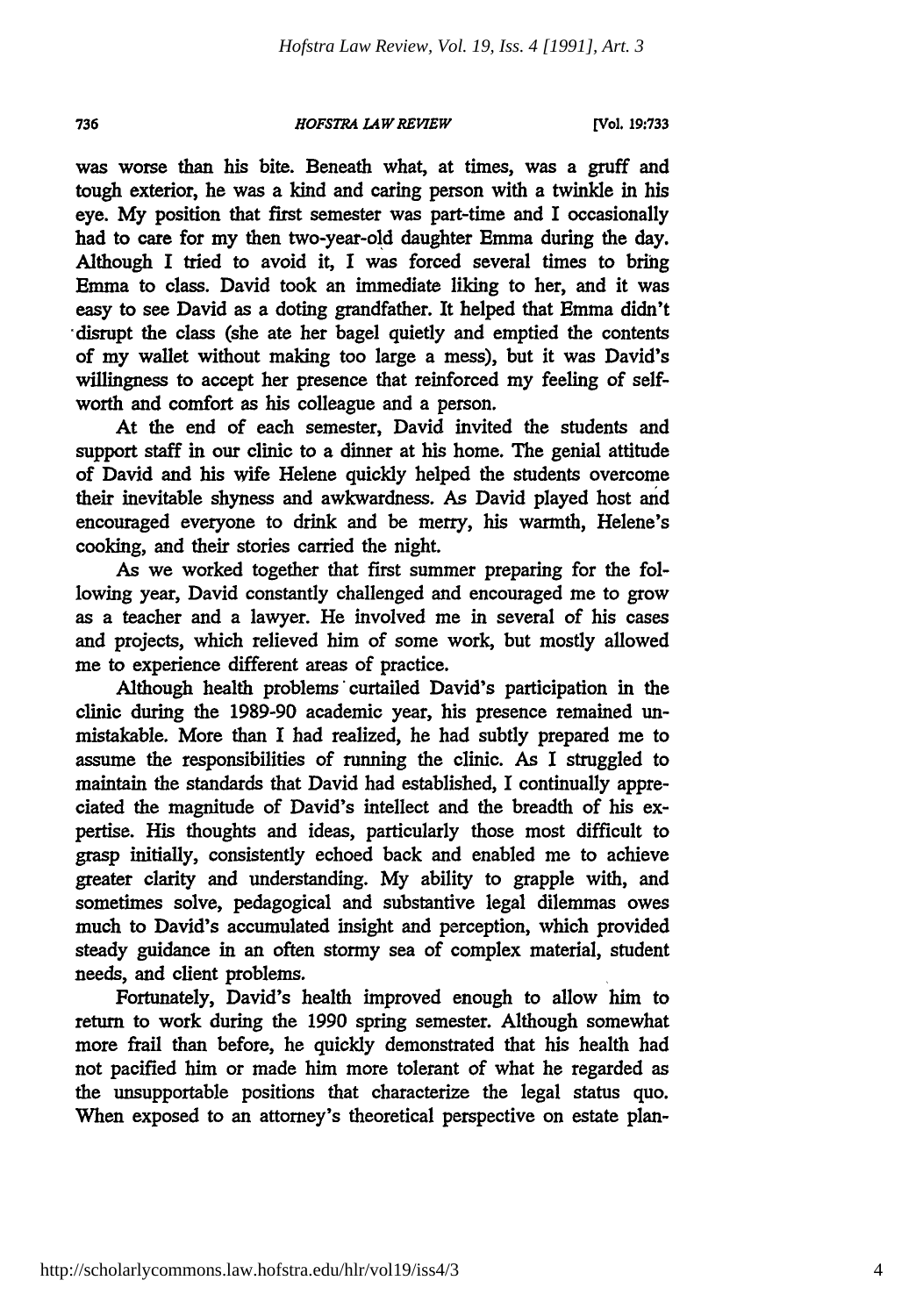**1991]**

### *REMEMBERING DAVID KADANE*

ning, shaped, in large part, **by** the economic pressures of the marketplace, and a drafting style dependent on the use of conventional, obscure, and unnecessary legalese, David displayed his trademark contentiousness, passion, and ideology. Not willing to simply "go along" and appease, David openly challenged what he considered to be the fundamentally erroneous assumptions of this attorney. Although it made for some uncomfortable moments, David's forceful honesty caught the attention of the students and provoked constructive discussion on the power imbalance between lawyer and client, the relationship between "good **writing"** and the often convoluted writing of lawyers, and how values inevitably shape one's lawyering philosophy.

Despite his unpredictable health, which caused him to tolerate (in his own words) periods of "incarceration" in the hospital, David continued to be productive and intellectually challenging. His keen devotion to students and the mission of **CUNY** Law School drove him to take on responsibilities that most others, regardless of health or age, politely decline. For instance, during the semester break in the winter of **1990,** he fulfilled his promise (despite his health problems) to teach a "mini-course" on the Rule Against Perpetuities, that tormentor of professors and students alike. He also completed and article on the Rule that was posthumously published late last year in the New York State Bar Association Journal.

When his health prevented him from working regularly at the law school, **I** received a steady stream of notes and suggested problems based on recently decided New York cases dealing with wills, trusts, estates, and the problems of the elderly and infirm. These communications alerted me to recent cases of interest and raised issues suggested **by** related cases that were instructive to our students. (It is worth noting in this regard that David accurately predicted, based on his diligent review of the advance sheets, several major issues appearing in two essay questions on the July, **1990,** New York State Bar Examination.)

David constantly cajoled and encouraged his colleagues to use their clinical experiences as the basis for writing scholarly law review articles. David was a true believer in the harmony between clinical work and scholarship, and the need for clinicians to structure their time in a way that facilitates research and writing. In a young institution with many nontenured colleagues, his leadership in this area was critical and is sorely missed. David exhibited a degree of care and concern for his colleagues, as people and professionals, that is rarely matched **by** professors consumed too much by the ticking of their